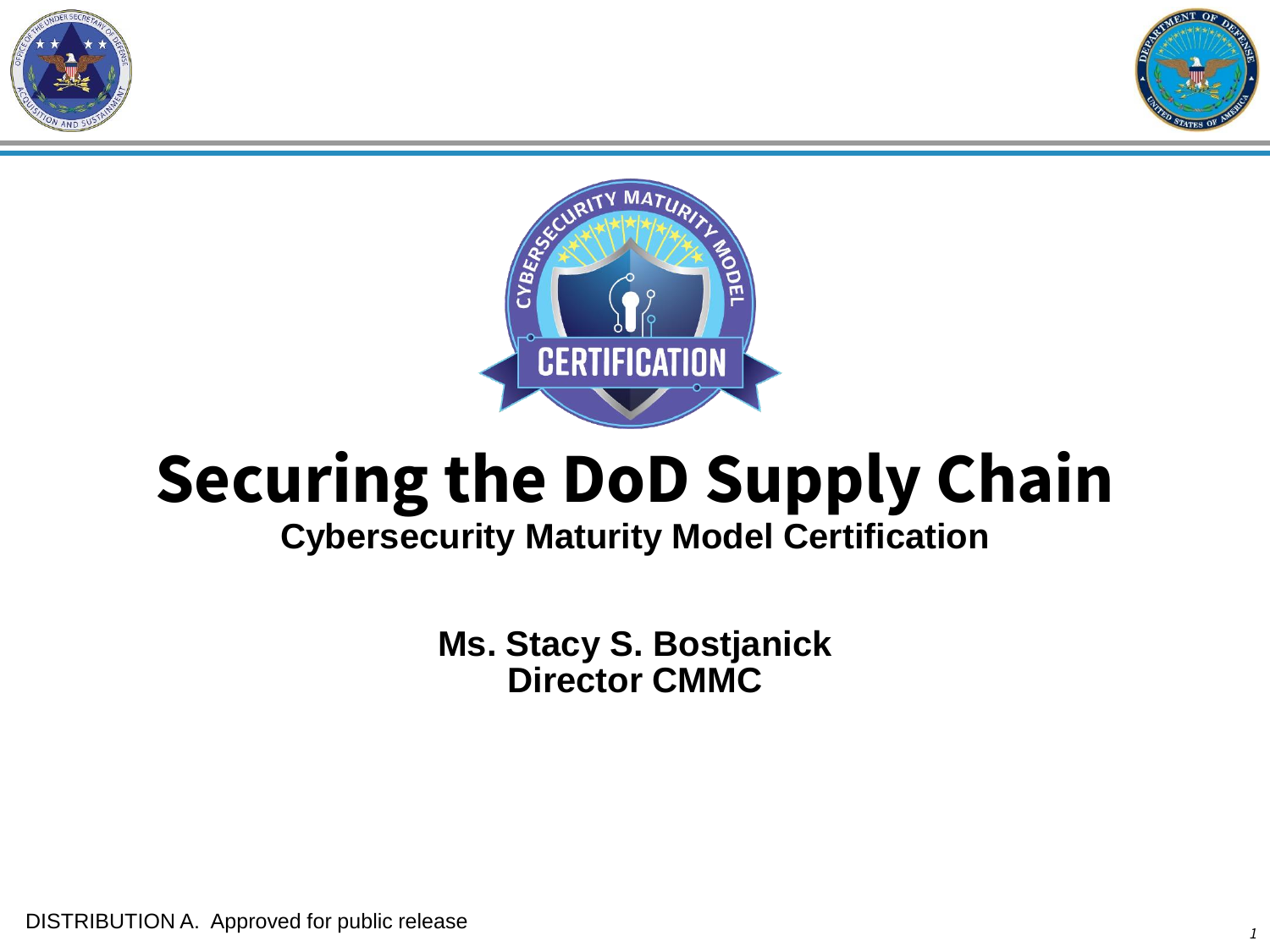



# **Cost, Schedule, Performance**

#### **ARE ONLY EFFECTIVE IN A SECURE ENVIROMENT**

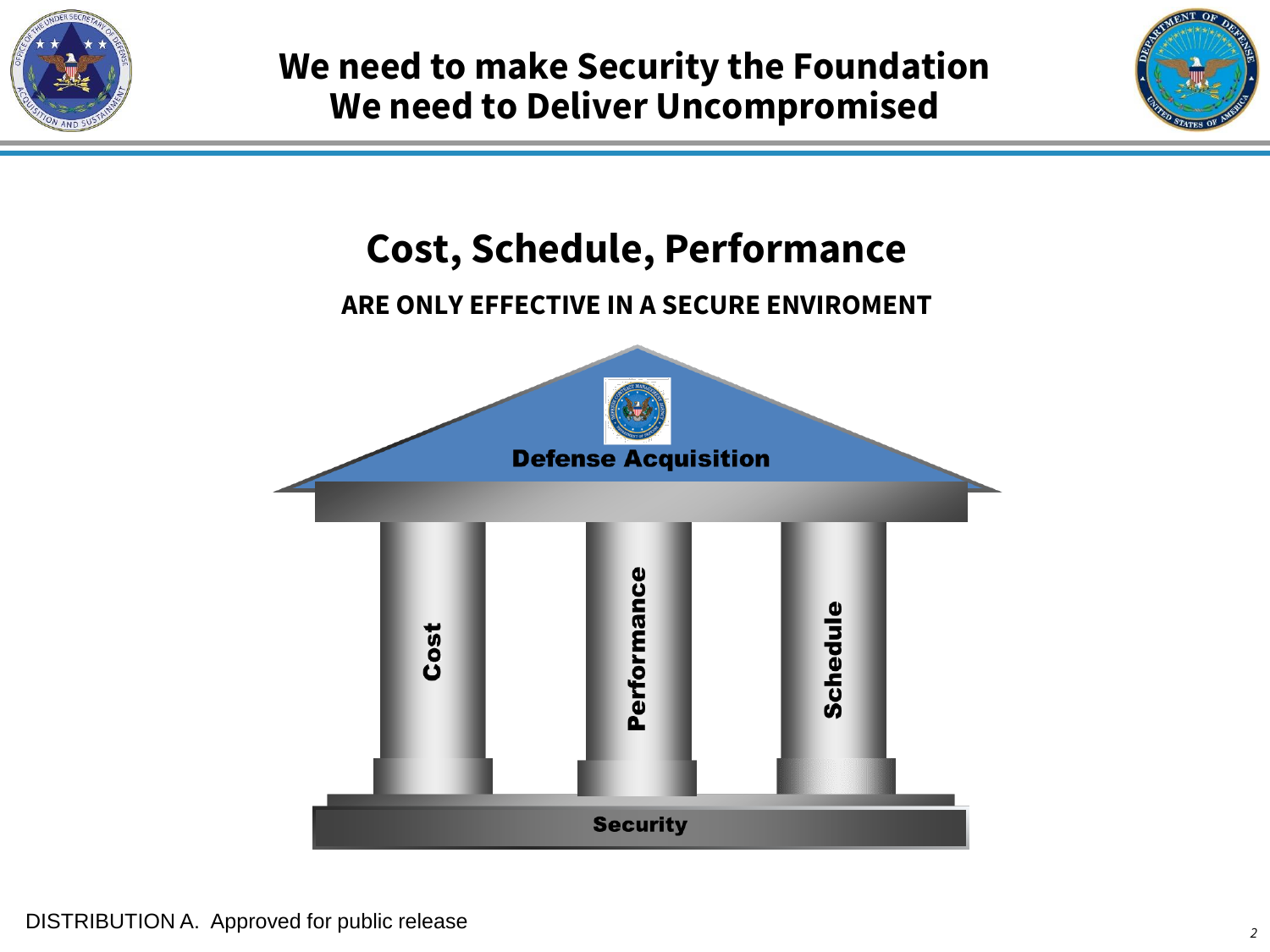

# **DIB Cybersecurity Posture**



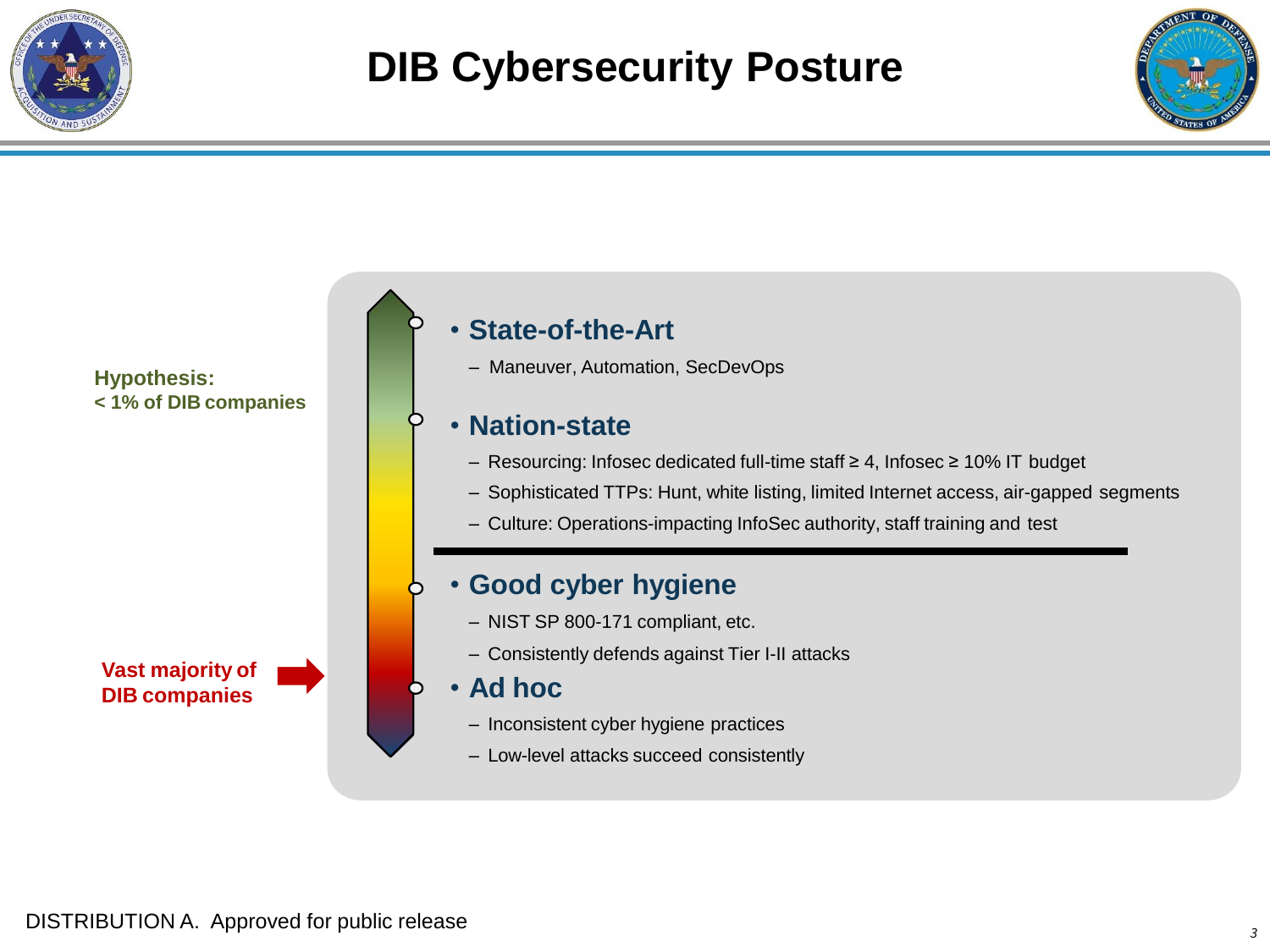



- **The DoD is working with John Hopkins University Applied Physics Laboratory (APL) and Carnegie Mellon University Software Engineering Institute (SEI) to review and combine various cybersecurity standards into one unified standard for cybersecurity.**
- **The CMMC levels will range from basic hygiene to "State-of-the-Art" and will also capture both security control and the institutionalization of processes that enhance cybersecurity for DIB companies.**
- **The required CMMC level (notionally between 1 – 5) for a specific contract will be contained in the RFP sections C & L, and will be a "go/no-go decision".**
- **The CMMC must be semi-automated and, more importantly, cost effective enough so that Small Businesses can achieve the minimum CMMC level of 1.**
- **The CMMC model will be agile enough to adapt to emerging and evolving cyber threats to the DIB sector. A neutral 3rd party will maintain the standard for the Department.**
- **The CMMC will include a center for cybersecurity education and training.**
- **The CMMC will include the development and deployment of a tool that 3rd party cybersecurity certifiers will use to conduct audits, collect metrics, and inform risk mitigation for the entire supply chain**.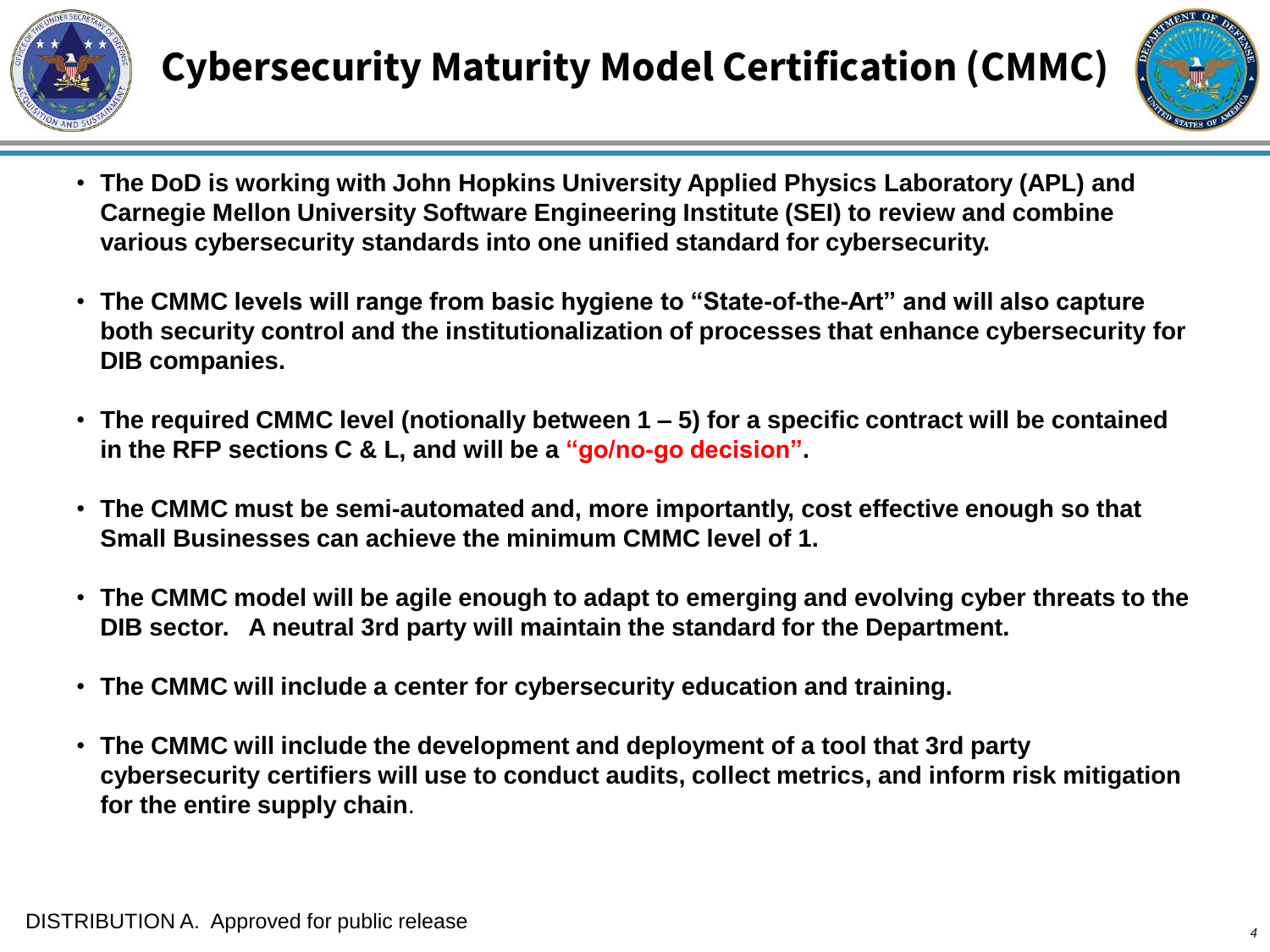

# **CMMC Model Structure**





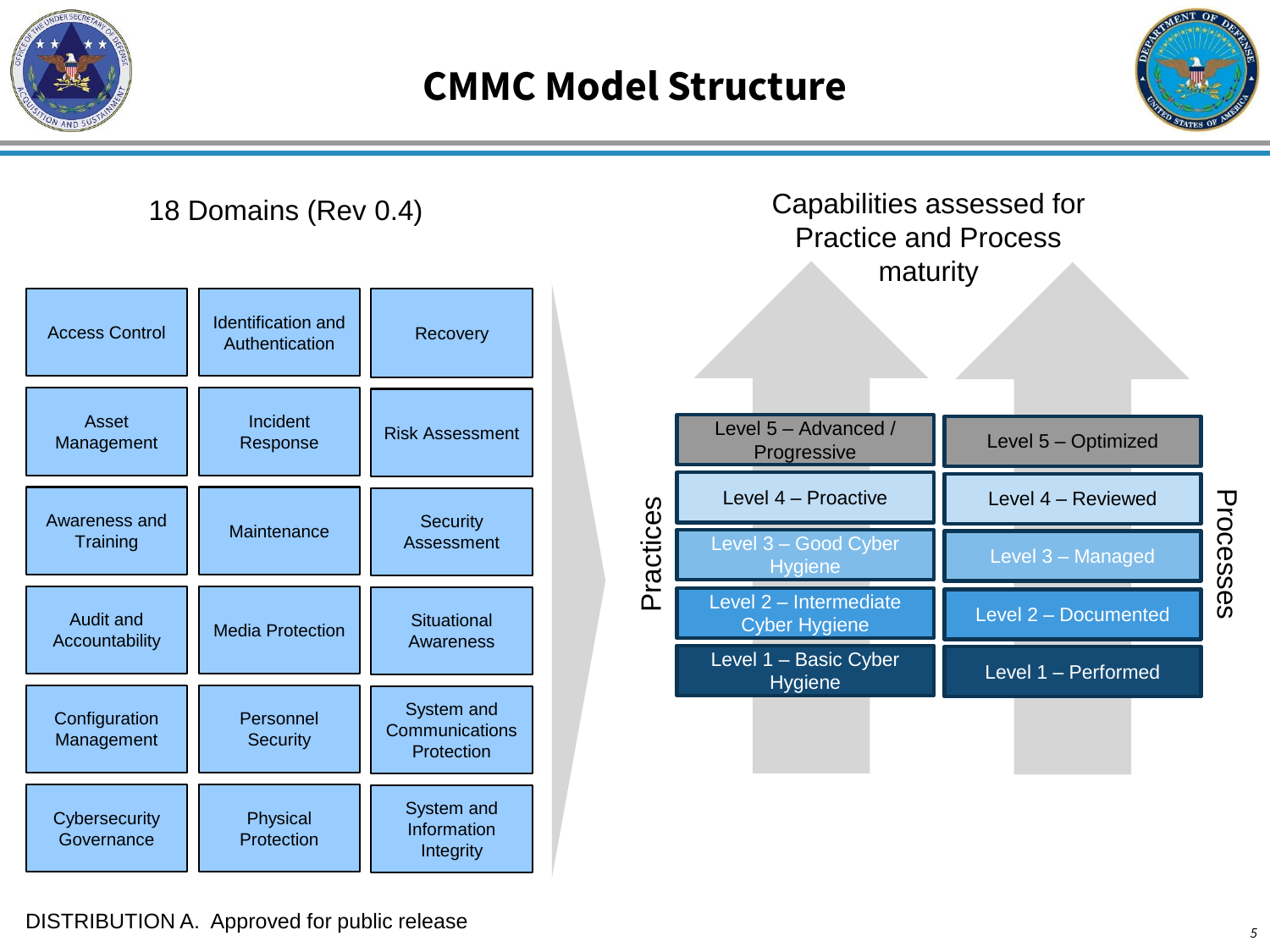

# **Model Rev 0.4 Synopsis - Practices**



|                                               | <b>Description</b><br>of Level<br><b>Practices</b> | <b>CMMC</b><br><b>Rev 0.3</b><br><b>Practices</b> | <b>New CMMC Rev 0.4</b><br><b>Material</b> | <b>CMMC</b><br><b>Rev 0.4</b><br><b>Practices</b> | <b>Mapping: Controls</b> |
|-----------------------------------------------|----------------------------------------------------|---------------------------------------------------|--------------------------------------------|---------------------------------------------------|--------------------------|
| <b>CMMC</b><br><b>Level</b>                   | <b>Basic Cyber</b><br><b>Hygiene</b>               | 17                                                | +18 practices                              | 35                                                | <b>FAR 52</b>            |
| <b>CMMC</b><br><b>Level</b><br>$\overline{2}$ | Intermediate<br>Cyber<br><b>Hygiene</b>            | 46                                                | +69 practices                              | 115                                               |                          |
| <b>CMMC</b><br><b>Level</b><br>$\overline{3}$ | Good Cyber<br>Hygiene                              | 63                                                | +28 practices                              | 91                                                | NIST SP 800-171 rev 1    |
| <b>CMMC</b><br><b>Level</b><br>4              | Proactive                                          | 10                                                | +85 practices                              | 95                                                |                          |
| <b>CMMC</b><br><b>Level</b><br>$5\phantom{1}$ | Advanced /<br>Progressive                          | $\overline{4}$                                    | +30 practices                              | 34                                                | NIST SP 800-171 rev B    |

#### DISTRIBUTION A. Approved for public release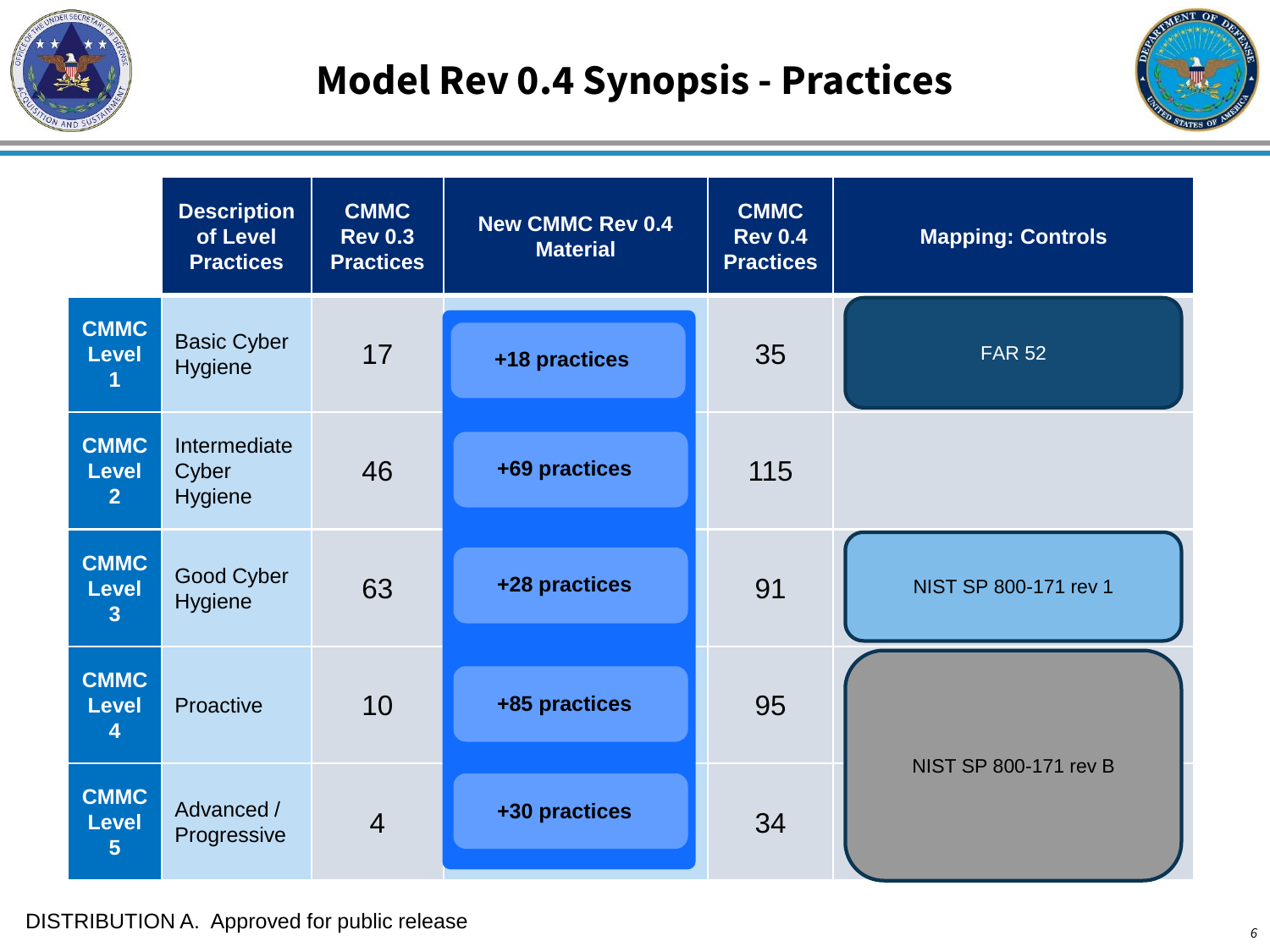

### **CMMC Development Schedule**